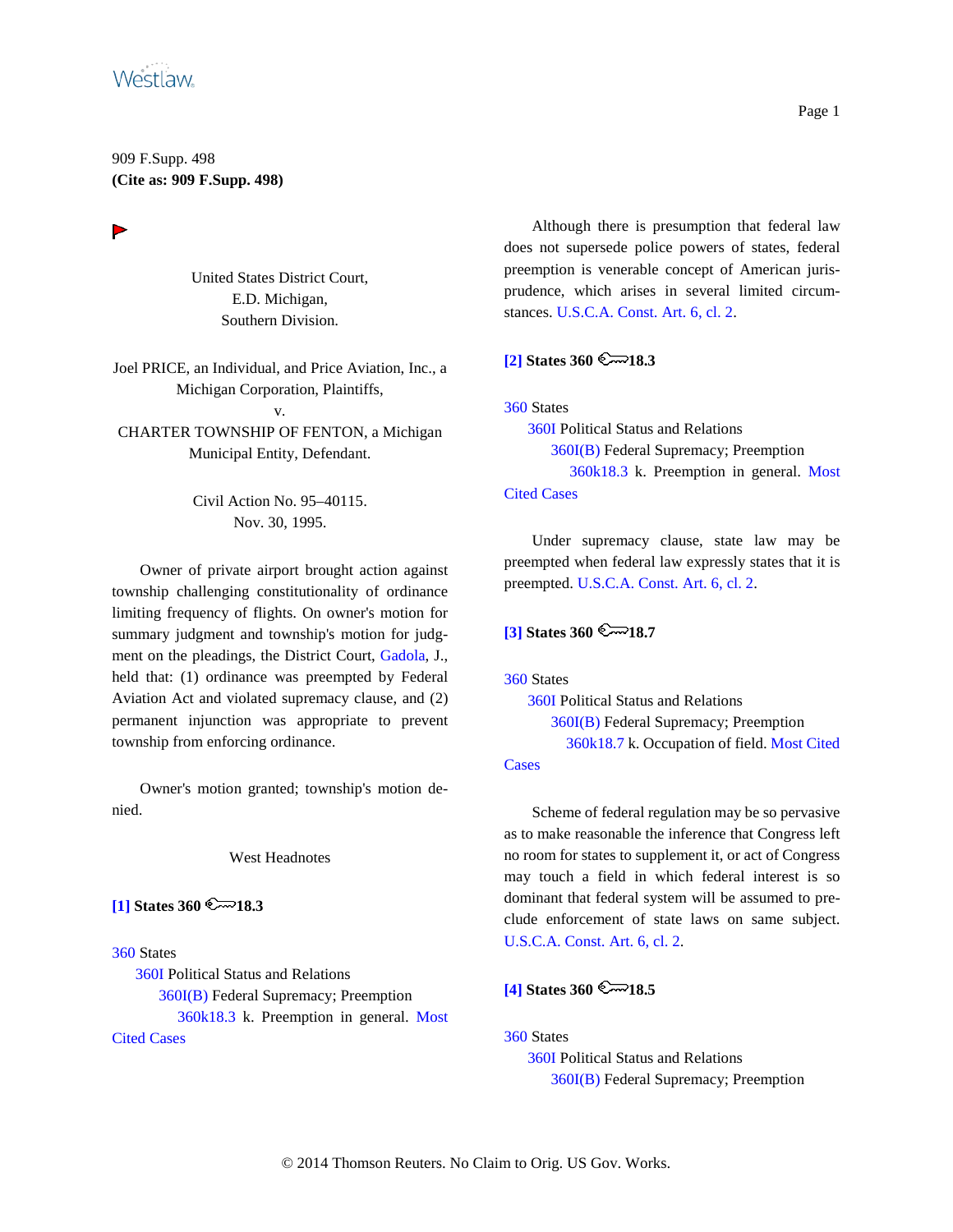360k18.5 k. Conflicting or conforming laws or regulations. Most Cited Cases

Under supremacy clause, state law is nullified to extent that it conflicts with federal law. U.S.C.A. Const. Art. 6, cl. 2.

## <span id="page-1-0"></span>**[\[5\]](#page-4-4) Aviation 48B**  $\mathbb{R}$  **9**

48B Aviation

48BI Control and Regulation in General 48BI(A) In General 48Bk9 k. Local regulations. Most Cited **Cases** 

## **Municipal Corporations 268 6333**

268 Municipal Corporations

268II Governmental Powers and Functions in General

> 268k52 Political Status and Relations 268k53 k. In general. Most Cited Cases

Local ordinance that limited frequency of flights of certain airplanes was preempted by Federal Aviation Act and violated Supremacy Clause; position of Federal Aviation Administration (FAA) supported such holding, and no distinction could be made between preempted ordinances regulating aircraft operations in flight and local ordinance in question. U.S.C.A. Const. Art. 6, cl. 2; Federal Aviation Act of 1958, § 101 et seq., 49 U.S.C.(1988 Ed.) § 1301 et seq.; Fenton Township, Mich., Ordinance 458.

## <span id="page-1-1"></span> $[6]$  Aviation 48B  $\mathbb{R}$

48B Aviation 48BI Control and Regulation in General 48BI(A) In General 48Bk9 k. Local regulations. Most Cited **Cases** 

# **Municipal Corporations 268**  $\approx$ **53**

268 Municipal Corporations

268II Governmental Powers and Functions in General

> 268k52 Political Status and Relations 268k53 k. In general. Most Cited Cases

In determining whether local ordinance was preempted by Federal Aviation Act, court would consider opinion of Federal Aviation Administration (FAA), since it was agency in charge of administering portions of Act. Federal Aviation Act of 1958, § 101 et seq., 49 U.S.C.(1988 Ed.) § 1301 et seq.

## <span id="page-1-2"></span> $[7]$  Courts 106  $\cong$  96(3)

106 Courts

106II Establishment, Organization, and Procedure 106II(G) Rules of Decision

106k88 Previous Decisions as Controlling or as Precedents

106k96 Decisions of United States Courts as Authority in Other United States Courts

106k96(3) k. Supreme Court decisions. Most Cited Cases

Defendant made improper argument in brief when it argued that certain case had been weakened as precedent by fact that Supreme Court justice who dissented in case had since become chief justice, by change in court's composition, and by general views of current court as evidenced in recent cases; district court's consideration of case would not be based on speculation about what Supreme Court might or might not do in future.

## <span id="page-1-3"></span>**[\[8\]](#page-9-0) Injunction** 212  $\mathbb{R}$  1423

212 Injunction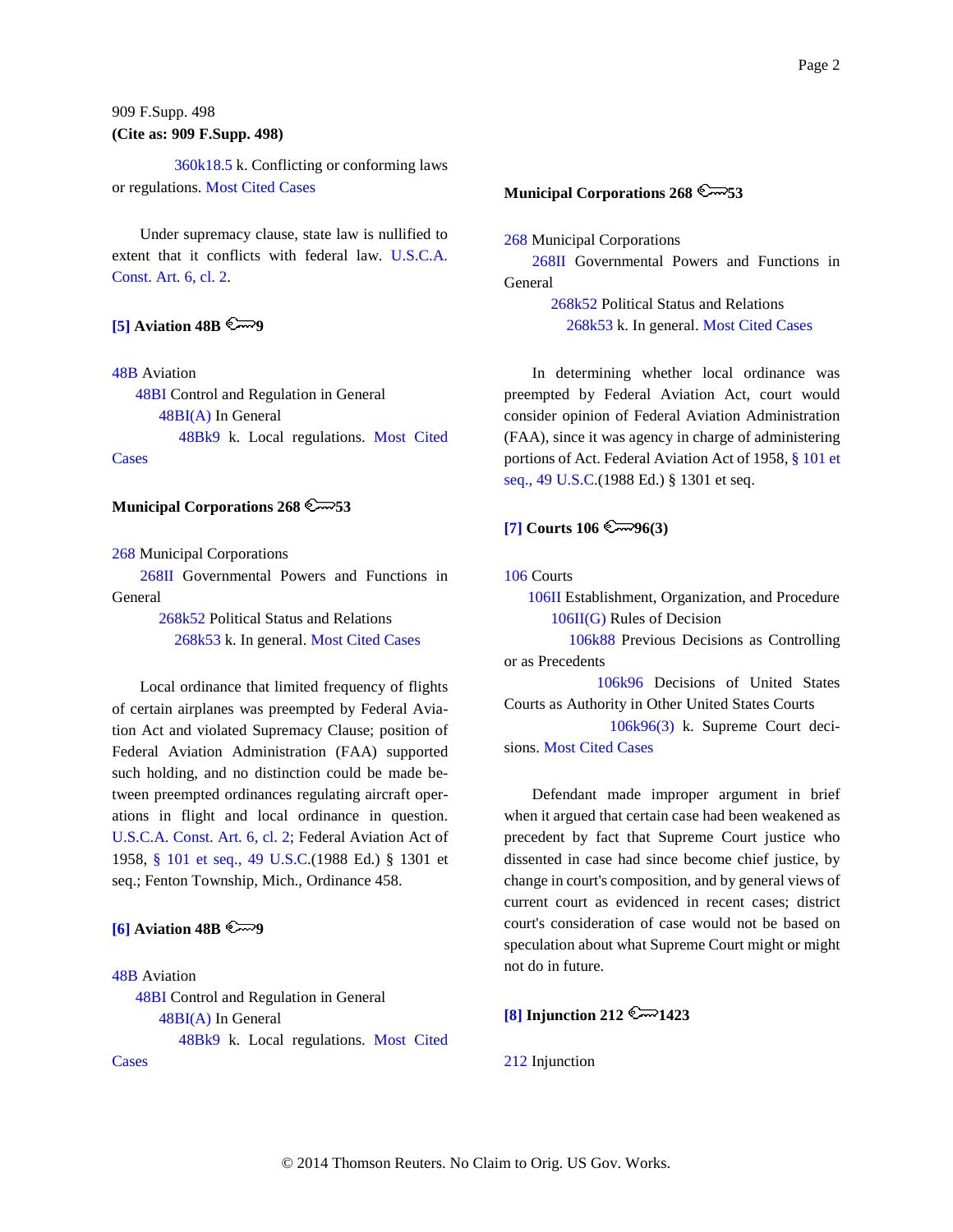212IV Particular Subjects of Relief 212IV(P) Carriers and Public Utilities 212k1423 k. Airports and aviation. Most Cited Cases

(Formerly 212k85(2))

Permanent injunction was appropriate to prevent township from enforcing unconstitutional local ordinance that limited frequency of flights of certain airplanes; airport owner had no adequate remedy at law, issuing injunction would not be against public policy since injunction supported uniform federal regulations promulgated by Federal Aviation Administration (FAA), and injunction would not cause harm to township residents since owner was still subject to all applicable federal regulations concerning flights.

# $[9]$  Injunction 212  $\sim$  1038

## 212 Injunction

212I Injunctions in General; Permanent Injunctions in General

212I(B) Factors Considered in General

212k1036 Equitable Considerations in General; Fairness

212k1038 k. Balancing or weighing equities. Most Cited Cases (Formerly 212k23, 212k12)

# **Injunction 212**  $\mathbb{R}$  1053

## 212 Injunction

212I Injunctions in General; Permanent Injunctions in General

212I(B) Factors Considered in General

212k1050 Availability and Adequacy of Other Remedies

212k1053 k. Adequacy of remedy at law. Most Cited Cases (Formerly 212k16)

As general rule, district court will issue perma-

nent injunction when there is no adequate remedy at law and when balance of equities favors party seeking relief.

**\*499** John P. Siler, Bellairs, Dean, Cooley, Siler & Moulton, Flint, MI, for Richard T. Gall.

Marshall G. MacFarlane, Krass & Young, Ann Arbor, MI, for Price Aviation, Inc.

# **\*500** *MEMORANDUM AND ORDER GRANTING PLAINTIFF'S MOTION FOR SUMMARY JUDGMENT*

## GADOLA, District Judge.

Plaintiffs brought suit alleging that Fenton Township Ordinance 458, regulating the frequency of certain flights at plaintiffs' airport, is unconstitutional because preempted by federal aviation law. Plaintiffs now move for summary judgment and a permanent injunction preventing Fenton from enforcing its ordinance against plaintiffs. Fenton moves for judgment on the pleadings, arguing that there is no federal preemption. For the reasons stated below, the court will grant the plaintiffs' motion. Before launching into an analysis of preemption under federal aviation law, the court will provide an overview of the factual background.

## **I. Factual Background**

<span id="page-2-0"></span>Plaintiffs have privately owned and operated Price's Airport, a public use airport located within Fenton, Michigan, since 1966. Price's Airport is a home base for approximately seventy aircraft. Operations at Price's Airport include a flight school and aircraft fuel, service, and storage facilities. Price's Airport is located in an agricultural zoning district, which permits the presence of airports after special approval by the Fenton Township Planning Commission. $F<sup>N1</sup>$  Recently, over 600 residential units have been approved by the township for construction within approximately two miles of Price's Airport.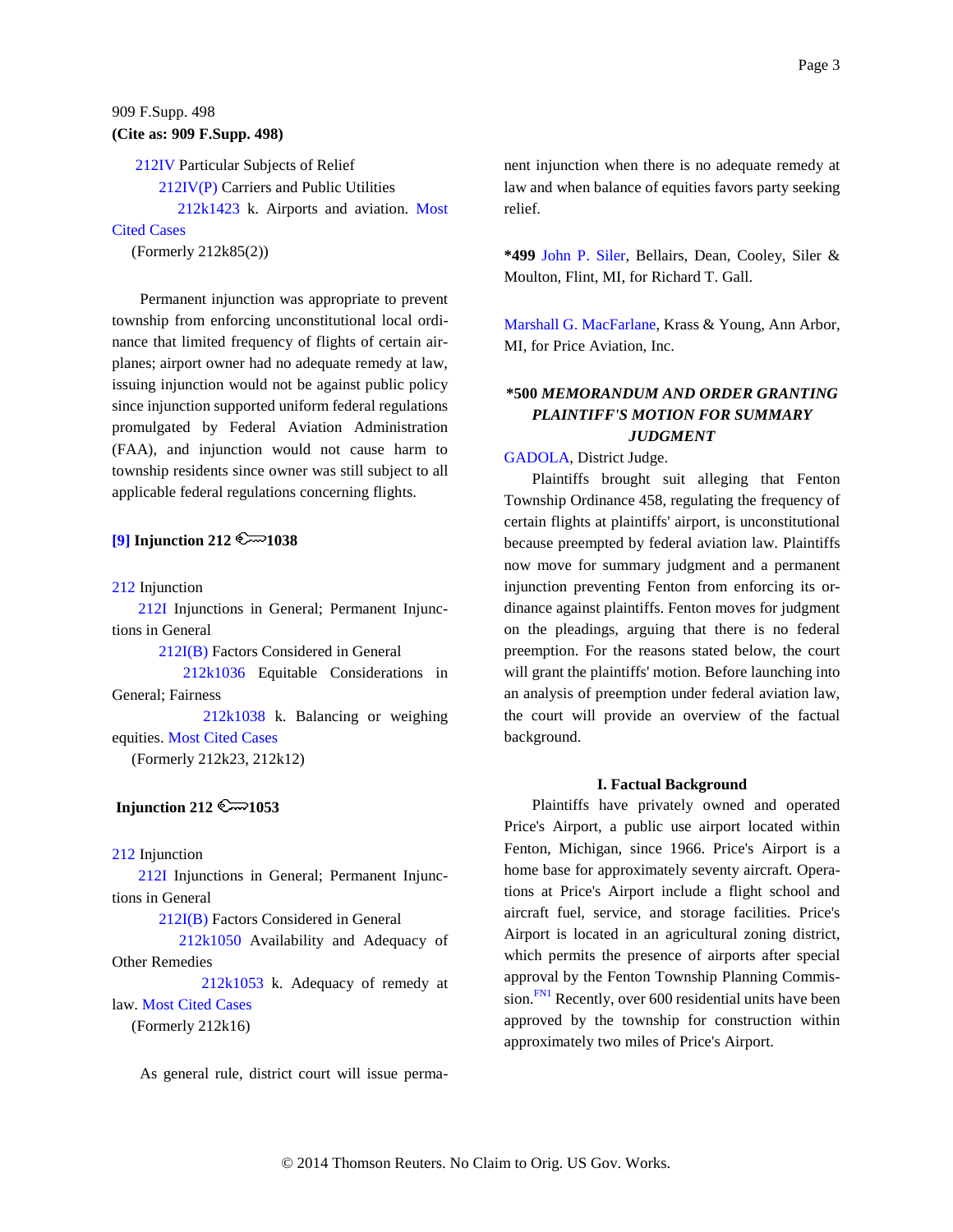Page 4

## 909 F.Supp. 498 **(Cite as: 909 F.Supp. 498)**

<span id="page-3-0"></span>[FN1.](#page-2-0) Apparently, plaintiffs did not need to receive the Fenton Township Planning Commission's approval because Price's Airport was in existence before the passage of this local zoning ordinance.

Plaintiffs' relationship with Fenton and its residents near the airport became turbulent during and after the summer of 1994. In the summer of 1994, plaintiffs leased space at Price's Airport to North American Top Gun (hereinafter "Top Gun"), a company that operated three "warbird" aircraft  $F_{N2}$  for the purpose of providing airplane rides to the general public, for a fee. The operation of Top Gun's warbirds raised a flap among several residents of Fenton, who subsequently flocked to the Fenton Planning Commission to complain of the noise generated by these aircraft.

> <span id="page-3-1"></span>[FN2.](#page-3-2) Apparently these aircraft are vintage airplanes from World War II.

Fenton responded by enacting Ordinance 458, [FN3](#page-3-3) effectively clipping the wings of Top Gun's warbirds. Ordinance 458 prohibits plaintiffs from allowing any commercial enterprise (such as Top Gun) to use their airport if such use will cause more than four takeoffs and landings of a plane with a jet engine, or an engine with more than 299 horsepower, within a 24 hour period. Violations of Ordinance 458 are punishable by fines of not more than \$100.00 (plus court costs), imprisonment of not more than ninety days, or both. Each day in which a violation occurs is a separate offense. It is undisputed that Ordinance 458 applies to Top Gun's activities at Price's airport.

<span id="page-3-3"></span>[FN3.](#page-3-4) Ordinance 458 reads, in pertinent part:

1. Definitions.

....

b) Airport shall include any publicly or privately owned facility intended for the landing and takeoff of aircraft.

c) Controlled airport shall mean any airport at which the approaches to landing, ground operations, takeoffs and departures following takeoff, are controlled at all times, or during portions of a 24 hour period, by Federal Aviation Administration Air Traffic Controllers operating from a tower or similar facility located on the airport.

<span id="page-3-2"></span>d) Uncontrolled airport shall mean any airport which is not a Controlled airport.

e) Operator shall mean the owner of the airport and person or entity responsible for day to day management of the airport.

<span id="page-3-4"></span>....

3. No operator of an uncontrolled airport in Fenton Township, whether constructed before or after the effective date of this ordinance, shall permit any commercial enterprise to operate aircraft at the airport if such operation entails more than four takeoffs or four landings of an aircraft having one or more engines in excess of 299 horsepower, or having a jet engine, within a 24 hour period. For the purposes of this subsection, a commercial enterprise shall mean any aircraft operation conducted for the purpose of earning financial or other consideration.

Plaintiffs responded by initiating this action, in which they request that this court **\*501** hold that Ordinance 458 is preempted by federal aviation law and enjoin Fenton from enforcing it against plaintiffs. On May 15, 1995, this court entered a preliminary in-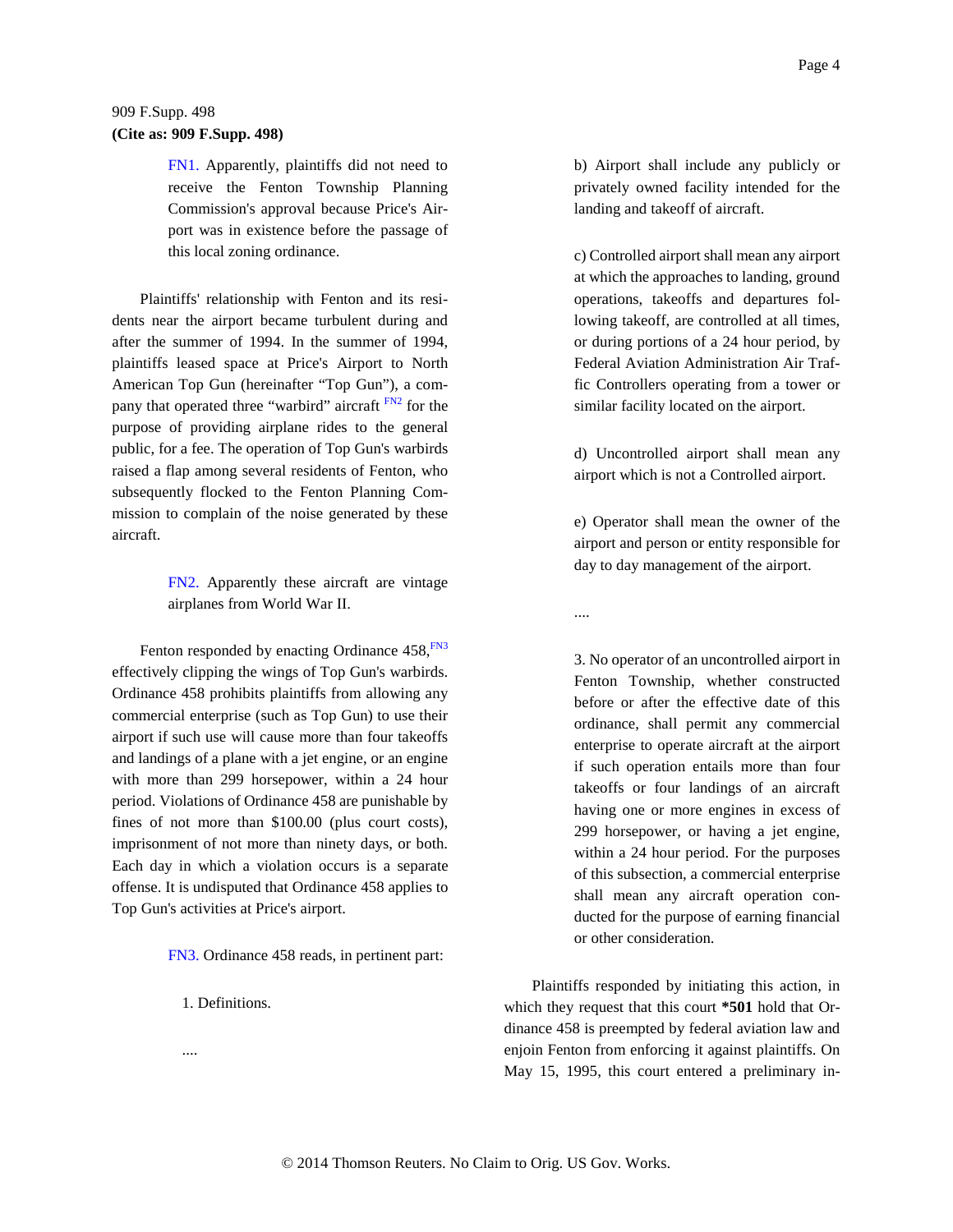junction, enjoining Fenton from enforcing Ordinance 458 against plaintiffs during the pendency of this action. Plaintiffs now move for summary judgment. Defendant moves for judgment on the pleadings. There are no material issues of fact that are in dispute. The only questions are those of law. Thus, this case is an appropriate one for summary disposition.

#### <span id="page-4-10"></span><span id="page-4-9"></span><span id="page-4-8"></span><span id="page-4-3"></span><span id="page-4-2"></span>**II. Analysis**

<span id="page-4-1"></span><span id="page-4-0"></span> $[1][2][3][4]$  $[1][2][3][4]$  The thrust of plaintiffs' argument is that Ordinance 458 violates the Supremacy Clause of the Constitution  $\frac{FN4}{FN4}$  $\frac{FN4}{FN4}$  $\frac{FN4}{FN4}$  by regulating in an area that has been preempted by federal law, i.e., the Federal Aviation Act of 1958, 49 U.S.C. app. § 1301–1557, including the Noise Control Act of 1972, 49 U.S.C. app. § 1431–32. $\frac{FN5}{FN}$  $\frac{FN5}{FN}$  $\frac{FN5}{FN}$  Although there is a presumption that federal law does not supersede the police powers of the states, federal preemption is a venerable concept of American jurisprudence,  $\frac{FN6}{FN6}$  $\frac{FN6}{FN6}$  $\frac{FN6}{FN6}$  which arises in several limited circumstances. *Rice v. Santa Fe Elevator Corp.,* 331 U.S. 218, 230, 67 S.Ct. 1146, 1152, 91 L.Ed. 1447 (1947). State law may be preempted when a federal law expressly states that it is preempted. *Hillsborough County v. Automated Medical Lab, Inc.,* 471 U.S. 707, 712–13, 105 S.Ct. 2371, 2374–75, 85 L.Ed.2d 714 (1985). Additionally:

> <span id="page-4-5"></span>[FN4.](#page-4-8) U.S. Const. art. VI, cl. 2 reads, in pertinent part:

This Constitution, and the Laws of the United States which shall be made in pursuance thereof ... shall be the supreme Law of the Land; and the Judges in every State shall be bound thereby, any Thing in the Constitution or Laws of any State to the Contrary notwithstanding.

<span id="page-4-6"></span>[FN5.](#page-4-9) The defendant has conceded that plaintiffs have standing to bring this action. Thus, the issues of standing, ripeness, and the presence of an actual case or controversy will

not be discussed further, except to state that an examination of the factual background of this case convinces the court that plaintiffs do have standing and that there is an actual case or controversy before the court that is ripe for adjudication.

## <span id="page-4-7"></span>[FN6.](#page-4-10) *See Cooley v. Board of Wardens,* 53 U.S. (12 How.) 299, 13 L.Ed. 996 (1852).

[t]he scheme of federal regulation may be so pervasive as to make reasonable the inference that Congress left no room for the States to supplement it.... Or the Act of Congress may touch a field in which the federal interest is so dominant that the federal system will be assumed to preclude enforcement of state laws on the same subject.

*Rice,* 331 U.S. at 230, 67 S.Ct. at 1152. Further, "state law is nullified to the extent that it conflicts with federal law." *Hillsborough,* 471 U.S. at 713, 105 S.Ct. at 2375.

<span id="page-4-4"></span>[\[5\]](#page-1-0) In determining the preemptive power of the Federal Aviation Act, this court is not exactly flying into uncharted territory. The Supreme Court in *City of Burbank v. Lockheed Air Terminal, Inc.,* 411 U.S. 624, 93 S.Ct. 1854, 36 L.Ed.2d 547 (1973), discussed at length Congress' intent regarding the preemptive scope of the Federal Aviation Act and Noise Control Act. In *Burbank,* the Court reviewed the constitutionality of a local ordinance that prohibited flights of jet airplanes from the Hollywood–Burbank Airport between the hours of 11:00 p.m. and 7:00 a.m. Like Price's Airport, the Hollywood–Burbank Airport was privately owned. Due to the light air traffic at the Hollywood–Burbank Airport, only one regularly scheduled flight was affected by the local curfew, a flight from Burbank to San Diego, leaving every Sunday night at 11:30 p.m.

In determining the scope of preemption under these acts, the Court first noted the broad language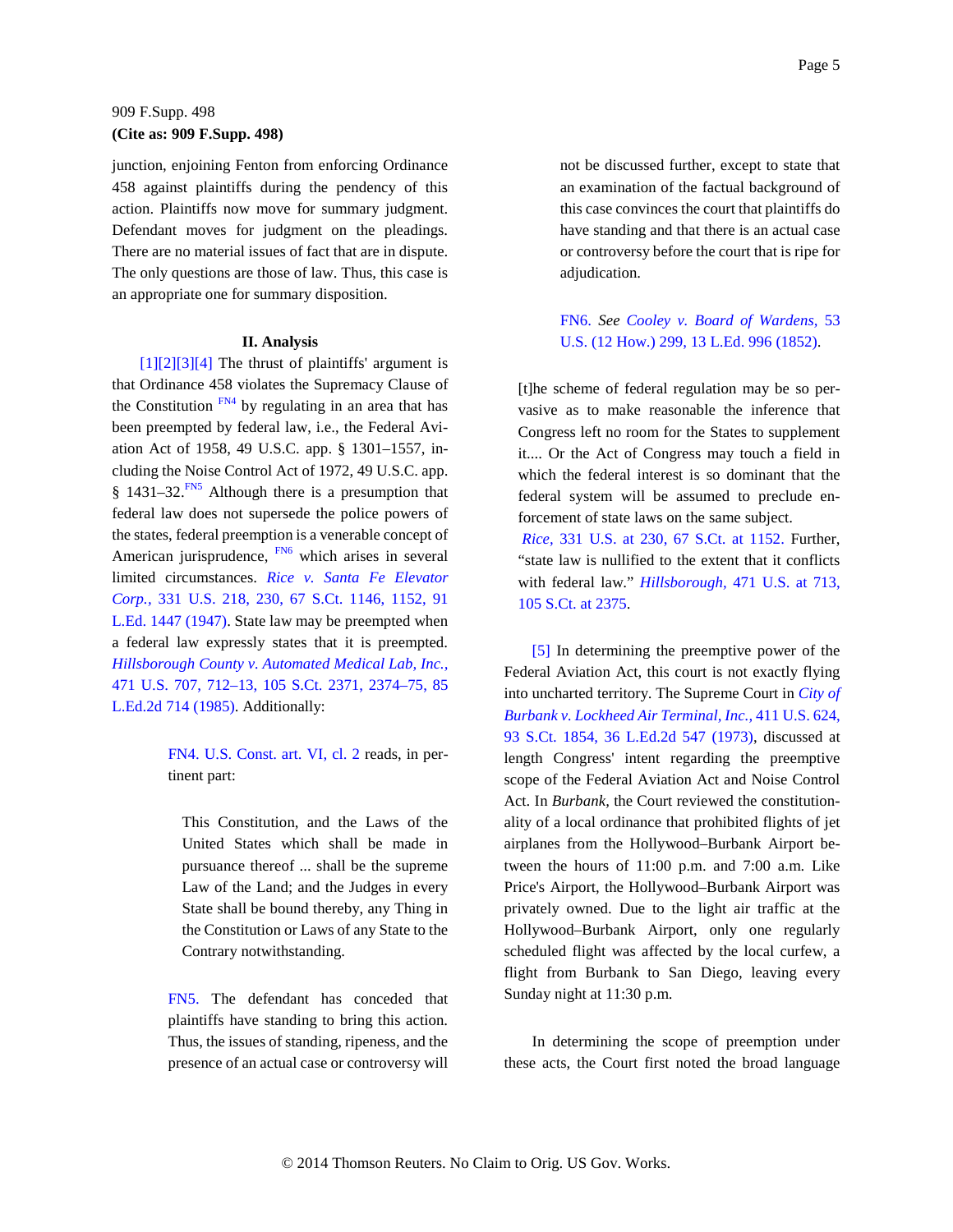found in 49 U.S.C. app. § 1508, "The United States of America is hereby declared to possess and exercise complete and exclusive national sovereignty in the airspace of the United States...." *Id.* at 626–27, 93 S.Ct. at 1856–57. The Court also discussed the intricate regulatory scheme developed by the Noise Reduction Act, which authorizes the Federal Aviation Administration (hereinafter "FAA"), in conjunction with the EPA, to provide "for the control and abatement of aircraft noise and sonic boom, including the application of such standards in the issuance, amendment, modification, suspension, or revocation of any certificate authorized by this title." *Id.* at 629, **\*502** 93 S.Ct. at 1858. While recognizing that there is "no express provision of pre-emption in the 1972 [Noise Control] Act," the Court concluded that "the pervasive nature of the scheme of federal regulation of aircraft noise" implied preemption. *Id.* at 633, 93 S.Ct. at 1859. The Court stated:

Control of noise is of course deep seated in the police power of the States. Yet the pervasive control vested in EPA and in FAA under the 1972 Act seems to us to leave no room for local curfews or other local controls.... The Federal Aviation Act requires a delicate balance between safety and efficiency, and the protection of persons on the ground.... The interdependence of these factors requires a uniform and exclusive system of federal regulation if the congressional objectives underlying the Federal Aviation Act are to be fulfilled.

....

... We are not at liberty to diffuse the powers given by Congress to FAA and EPA by letting the States or municipalities in on the planning.

<span id="page-5-1"></span>*Id.* at 638–40, 93 S.Ct. at 1862–63. The Court determined that the curfew ordinance was intended to regulate airplane noise, and was therefore preempted.<br>[FN7](#page-5-0)

<span id="page-5-0"></span>[FN7.](#page-5-1) Neither *Burbank* nor the present case deals with the ability of a state or city to restrict the frequency or timing of flights in airports for which the state or city is a proprietor. These cases deal with the ability of a locality to exercise its police powers over private airports. *See Burbank,* 411 U.S. at 635 n. 14, 93 S.Ct. at 1860 n. 14 ("[W]e are concerned here not with an ordinance imposed by the City of Burbank as 'proprietor' of the airport, but with the exercise of police power.")

Defendant argues that this dichotomy, which allows cities to restrict airports for which they are proprietors but not restrict privately owned airports, leaves residents without a remedy when the operator of a private airport irresponsibly creates unnecessary noise. This is not true. The residents' remedy is to seek redress from the federal government by requesting enforcement of existing federal regulations promulgated by Congress or the Federal Aviation Administration or by requesting the creation of new regulations by these bodies.

The *Burbank* Court supported its conclusion by noting that Senator Tunney, when describing the regulatory scheme on the floor of the Senate stated:

proposed means of reducing noise in airport environments [include] the regulation of flight patterns and aircraft and airport operations, and modifications in the number, frequency, or scheduling of flights [as well as] ... the imposition of curfews on noisy airports, the imposition of flight path alterations in areas where noise was a problem, the imposition of noise emission standards on new and existing aircraft....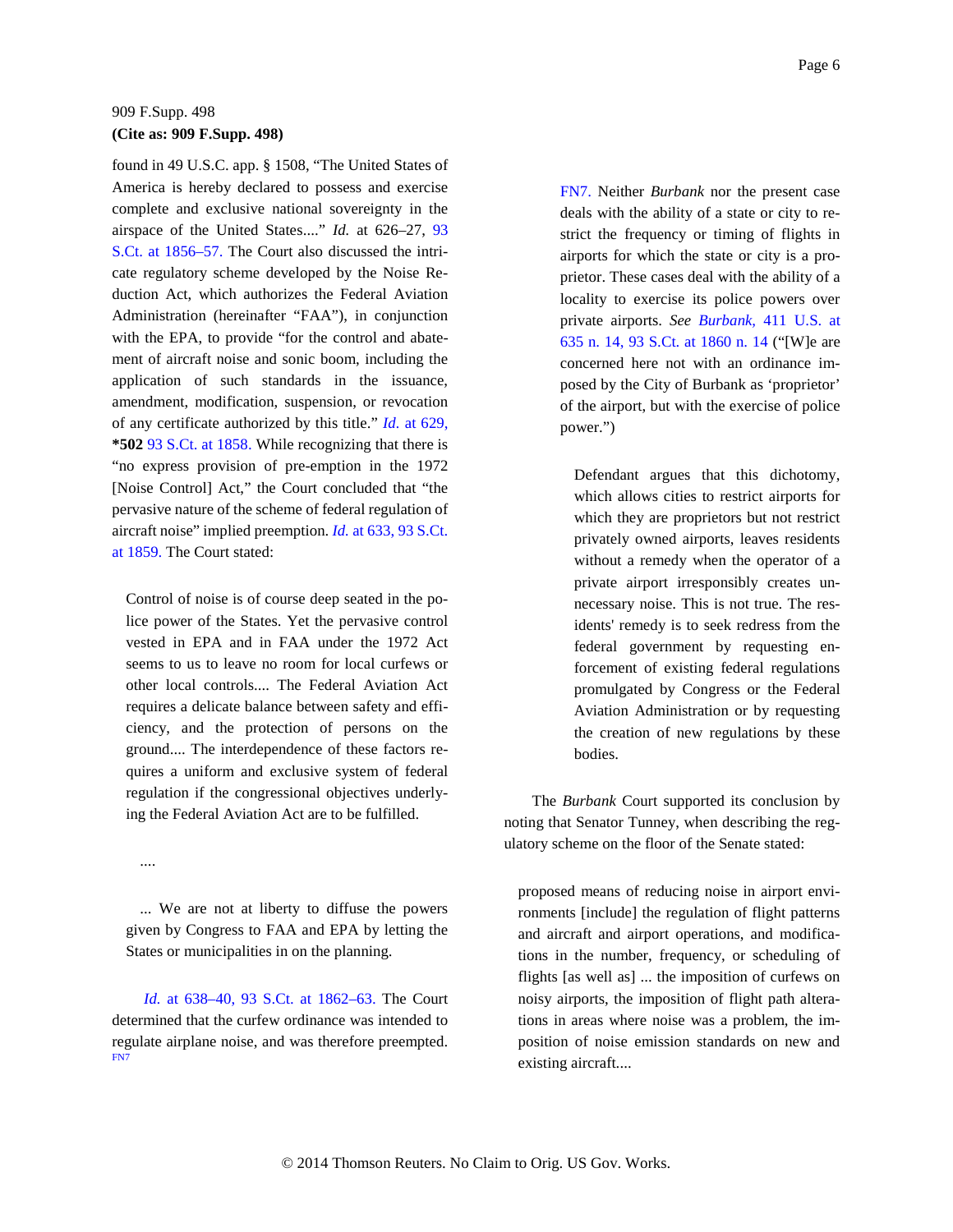*Burbank,* 411 U.S. at 637, 93 S.Ct. at 1861 (quoting 19 Cong.Rec. S at 18644 (Oct. 18, 1972)). The Court viewed this listing of proposed actions by the federal government as evidence that states were preempted from taking these actions. With respect to the present case, it is important to note that these proposed federal actions include regulating the number, frequency, and scheduling of flights.

The Court also supported its conclusion with the following excerpt from the debates concerning the Noise Control Act:

The courts have held that the Federal Government presently preempts the field of noise regulation insofar as it involves controlling the flight of aircraft.... State and local governments will remain unable to use their police powers to control aircraft noise by regulating the flight of aircraft.

*Id.* at 635, 93 S.Ct. at 1860 (quoting Secretary of Transportation Boyd, in a letter to the Senate describing the preemptive impact of the Noise Reduction Act). Under *Burbank,* an ordinance restricting the *timing* of flights is considered to be a preempted regulation of the "flight of aircraft." *Id.* at 640, 93 S.Ct. at 1863. Thus, an ordinance restricting the *frequency* of flights would also seem to land squarely within the area of regulations that are preempted by the Federal Aviation Act.

Federal courts, in the wake of *Burbank,* have held that various attempts by local governments to enforce their police powers to control noise or otherwise affect flights are preempted. **\*503***Blue Sky Entertainment, Inc. v. Town of Gardiner,* 711 F.Supp. 678 (N.D.N.Y.1989) (ordinance that limits, inter alia, decibel levels and flight paths of airplanes is preempted); *United States v. City of Blue Ash,* 487 F.Supp. 135 (S.D.Ohio 1978) (ordinance requiring aircraft to make "noise abatement turns" is preempted); *Command Helicopters, Inc. v. City of Chicago,* 691 F.Supp. 1148 (N.D.Ill.1988) (ordinance regulating lifting operations of helicopters is preempted); *Gustafson v. City of Lake Angelus,* 856 F.Supp. 320 (E.D.Mich.1993) (ordinances restricting the storage, landing, and flight altitude of aircraft are preempted).

<span id="page-6-0"></span>[\[6\]](#page-1-1) Further, the plaintiffs' case is strengthened by the position of the FAA that Ordinance 458 is preempted. Plaintiffs have enclosed with their brief a letter from the FAA which states that the present case, as far as the FAA is concerned, is nearly identical to the case of *Country Aviation, Inc. v. Tinicum Township,* No. 92–3017, 1992 WL 396782 (E.D.Penn. December 22, 1993), in which the FAA took the position that a local ordinance enacted to limit noise levels of airplanes was preempted. As the agency in charge of administering portions of the Federal Aviation Act, the FAA's opinion should be considered by this court. *See Chemical Mfrs. Ass'n v. Natural Resources Defense Council,* 470 U.S. 116, 125, 105 S.Ct. 1102, 1107, 84 L.Ed.2d 90 (1985); *Blue Sky Entertainment, Inc. v. Town of Gardiner,* 711 F.Supp. 678, 693 (N.D.N.Y.1989).

Defendant misguidedly attempts to distinguish *Burbank* and the other preemption cases by drawing a distinction between ordinances that regulate aircraft operations in flight or the use of navigable airspace (which defendant concedes are preempted) and ordinances that are "simple zoning" ordinances regulating the type of activity permitted on land within Fenton. Unfortunately for defendant, *Burbank* and its progeny do not support such a distinction in this case.

To begin with, Ordinance 458 restricts flight operations. The defendant cannot credibly argue that because the ordinance limits takeoffs and landings, but not flight paths, it is not a regulation on flight operations. It is difficult, if not impossible, to draw a distinction between regulation concerning the "flight" of aircraft and regulation concerning the takeoff and landing of aircraft. Obviously, there cannot be one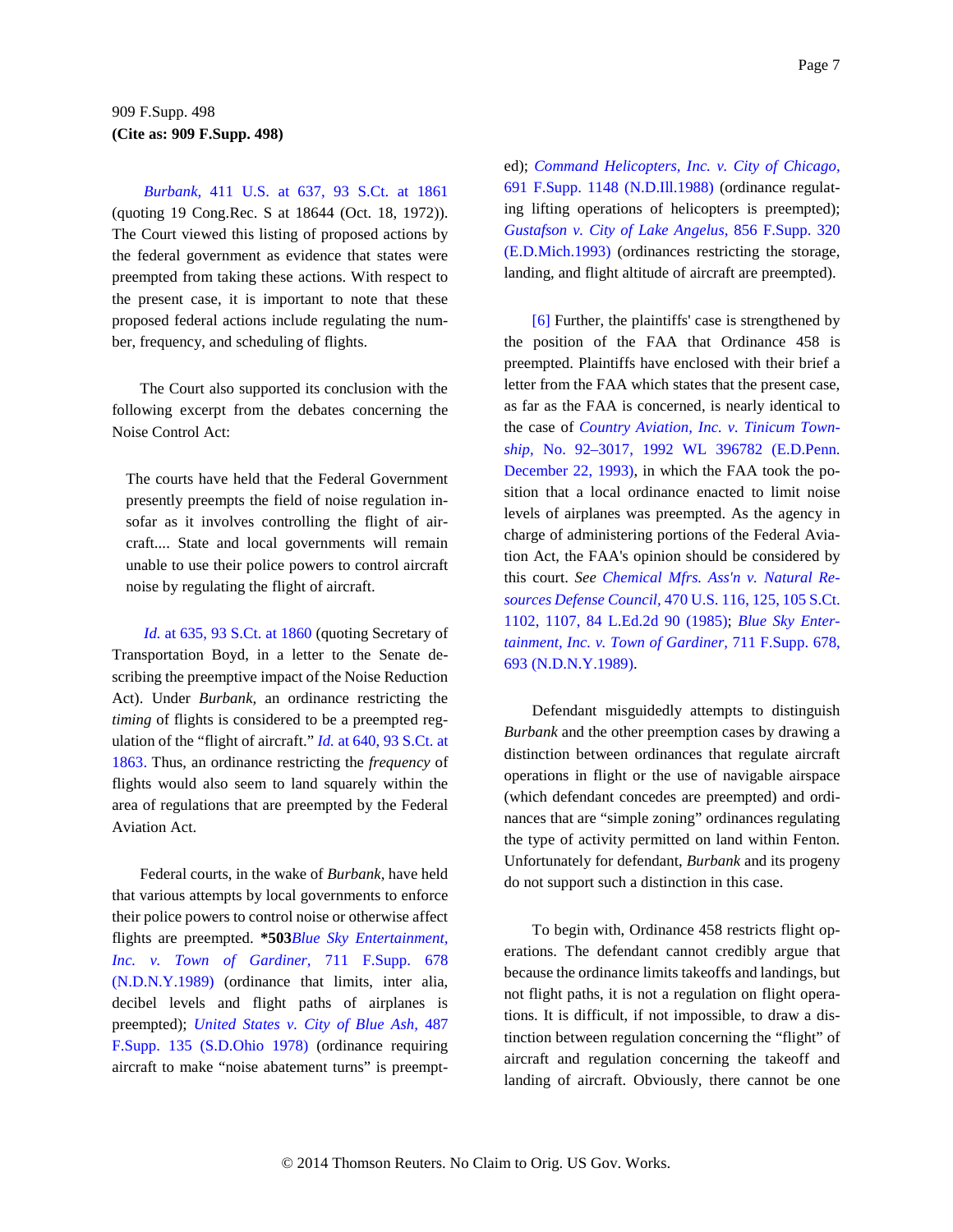without the other two. As stated in *Burbank,* "[t]he moment a ship taxis onto a runway it is caught up in an elaborate and detailed system of controls." *Burbank,* 411 U.S. at 634, 93 S.Ct. at 1860. Also, *Burbank* refused to make such a distinction, holding that the defendant's concession that there is preemption regarding airspace management was "fatal" to the defendant's argument that a curfew on flights was not preempted. *Id.* at 627, 93 S.Ct. at 1856. There is scant difference between the *Burbank* restriction on the timing of flights and Fenton's restriction on the frequency of flights. Both are fairly construed as regulations of flight operations.

Further, defendant's statement that federal courts "have not ... restricted local or state regulation relating land use restrictions and zoning laws" is simply not true. In *Gustafson,* this court held that an amendment to a city's zoning ordinance that prohibited the "mooring, docking, launching, storage, or use of ... aircraft powered by internal combustion engines ..." was preempted. *Gustafson,* 856 F.Supp. at 322, 326. Clearly, that ordinance was a zoning law that regulated the type of activity permitted on land within the township. Nonetheless, the zoning law violated the Supremacy Clause.

The defendant lifts language from the *Burbank* dissent to support its argument, but glides over the majority opinion. Justice Rehnquist, in dissent, did state that, according to the congressional history of the Federal Aviation Act and the Noise Control Act, those acts never intended to diminish "the authority of units of local government to control the effects of aircraft noise through the exercise of land use planning and zoning powers...." *Id.* at 650, 93 S.Ct. at 1868. In light of the *Burbank* majority's holding that ordinances restricting flight schedules are not valid exercises of state zoning power, this language in the congressional history does not give talismanic protection to those ordinances that are characterized as zoning laws. Nobody denies that Fenton has the ability to create zoning laws so that airports are not placed snugly between hospitals, churches, schools, cemeteries, and the like. If Fenton **\*504** wanted to prevent the construction of an airport that it felt would be disruptive to the surrounding area, it most likely could do so. Faced with the ongoing operations of Price's Airport, however, Fenton may not, under the pretense of its zoning power, attempt to regulate those flight operations to quell airplane noise. The power to create such restrictions, regardless of whether they are called zoning laws, is relegated exclusively to the federal government under *Burbank.*

*San Diego Unified Port Dist. v. Gianturco,* 651 F.2d 1306 (9th Cir.1981), also quotes the language from the *Burbank* dissent cited by the defendant, but recognizes that there are limitations on a state's power: "The observation that a state has a power in no way implies any doubt about equally well-settled limits to that power, such as federal preemption." *Gianturco,* 651 F.2d at 1316. The Ninth Circuit held that "[l]ocal governments may adopt abatement plans *that do not impinge on aircraft operations.*" *Id.* at 1314. Ordinance 458 cannot leap this hurdle because it impinges on aircraft operations at Price Airport. In fact, Ordinance 458 was enacted for the purpose of impinging upon Top Gun's flight operations at Price's Airport. Thus, defendant cannot successfully rely on Ordinance 458's status as a "zoning" ordinance to prop up its case.

Defendant also heavily relies on *Faux–Burhans v. County Comm'rs of Frederick County,* 674 F.Supp. 1172 (D.Md.1987), in which the court held that certain zoning ordinances were not preempted by the Federal Aviation Act and the Noise Control Act. In *Faux–Burhans,* Frederick County granted a special exception under the zoning laws to the plaintiff's father-in-law to operate a private airstrip in accordance with certain restrictions. Plaintiff inspected and repaired planes on the land and the strip was presumably used only by those planes being serviced. Plaintiff's father-in-law conveyed the land to plaintiff, who then paved the runways, improved a hangar that he had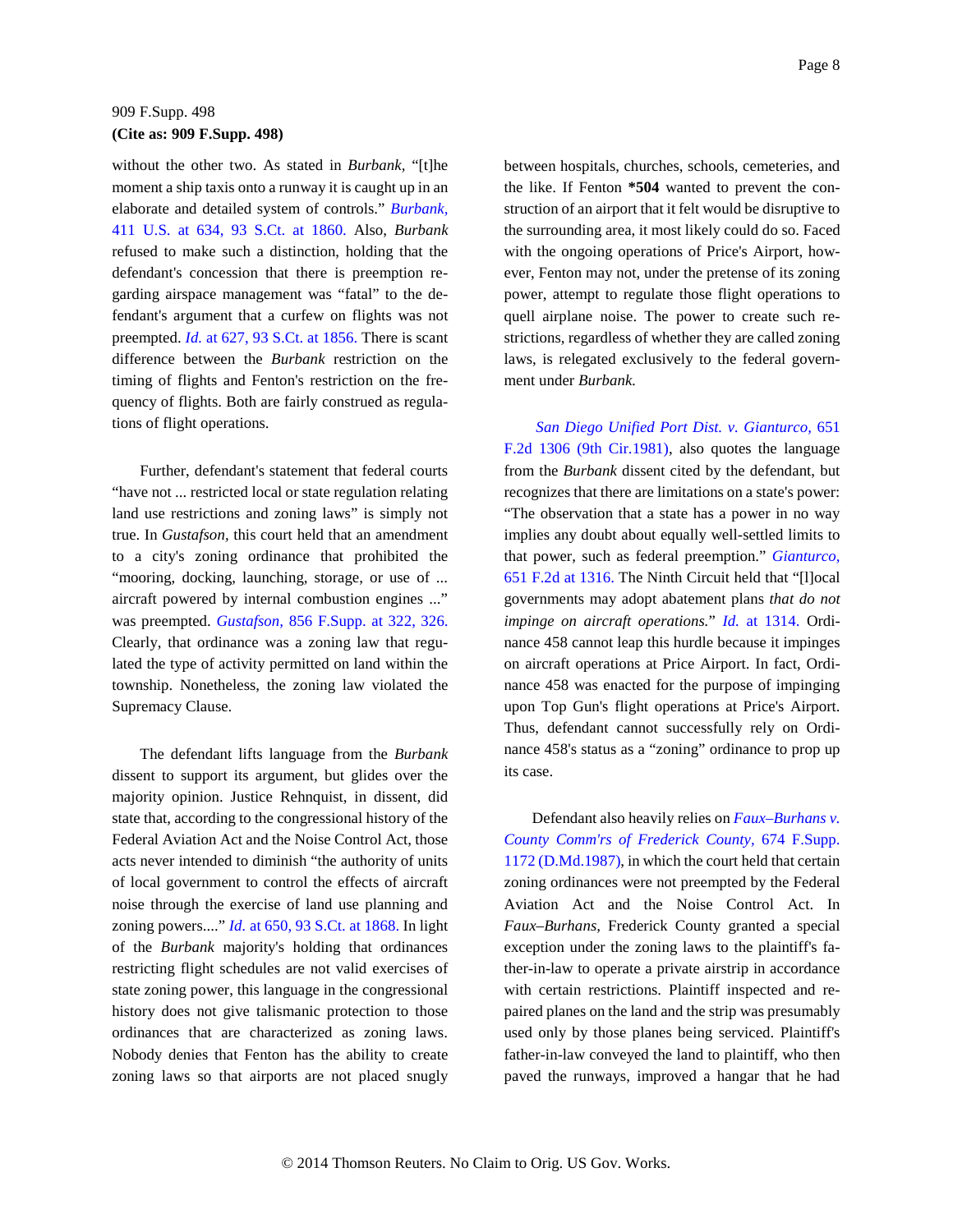previously built, and registered the facility with the FAA as a private airport. The County stated that the airstrip, in spite of the improvements, was still subject to the zoning restrictions. The restrictions, unfortunately, are not directly quoted in the opinion, but appeared to regulate:

the intensity of use (by the number of aircraft), the type of aircraft that can use the facility (by takeoff distance required), the clear zone at the runway ends (by prohibiting building thereon), the locale of operation (by setback requirements), and the type of aircraft operations (by prohibiting instructional flights).

## *Id.* at 1174.

Although this court need not distinguish *Faux–Burhans* because it arises from the District of Maryland, *Faux–Burhans* can be distinguished from the present case. In spite of its holding, *Faux–Burhans* states that there is preemption when local noise regulations "infringe[ ] upon the federally pre-empted regulation of navigable airspace, by directly affecting the manner in which, and the type of aircraft by which, flight operations were to be conducted *from airports that were otherwise open to air traffic in general.* " *Id.* at 1174 (emphasis added). *Faux–Burhans* dealt with the creation of a private airport from a landing strip, not an airport "otherwise open to air traffic in general." *Id.* at 1174. In *Faux–Burhans,* the county was merely attempting to enforce the zoning requirements that had always applied to the landing strip and were conditions of its conception. In contrast, at the time that Ordinance 458 was enacted, Price's Airport was clearly "otherwise open to air traffic in general." Thus, under the above-quoted language, Ordinance 458 is preempted. Ordinance 458 directly affects the manner in which, and the type of aircraft by which, flight operations at Price's Airport occur by limiting the frequency of takeoffs and landings of planes with engines larger than 299 horsepower.

To the extent that *Faux–Burhans* holds that, as applied to an airport like Price's Airport under the facts of this case, local zoning regulations that restrict the number, timing, or frequency of flights are not preempted by federal law, this court declines to treat *Faux–Burhans* as persuasive precedent and expressly holds otherwise.

<span id="page-8-0"></span>[\[7\]](#page-1-2) Defendant also allots a fair amount of space in his brief to a discussion of the **\*505** ascension of Chief Justice Rehnquist, who wrote the dissent in *Burbank,* to his current position, the change in the composition of the Court since *Burbank,* and the general views of the current Court towards states' rights, as evidenced in recent cases like *United States v. Lopez* and *United States Term Limits Inc. v. Thornton.* The upshot of defendant's argument is that *Burbank* has been weakened as precedent somehow by these changes in the Court. For example, defendant argues:

In light of the Chief Justice's dissenting opinion in *Burbank,* ... and the trend of a majority of the Court to protect the powers of the separate states pursuant to the Tenth Amendment, it seems probable that the Court would affirm the right of local governments to reasonably control use and development of private airports through the zoning process.

This argument simply does not fly. The impropriety of this type of argument was thoughtfully addressed in a recent Sixth Circuit opinion:

While we understand that changes in Court personnel may alter the outcome of Supreme Court cases, we do not sit as fortune tellers, attempting to discern the future by reading the tea leaves of Supreme Court alignments. Each case must be reviewed on its merits in light of precedent, not on speculation about what the Supreme Court might or might not do in the future, as a result of personnel shifts.